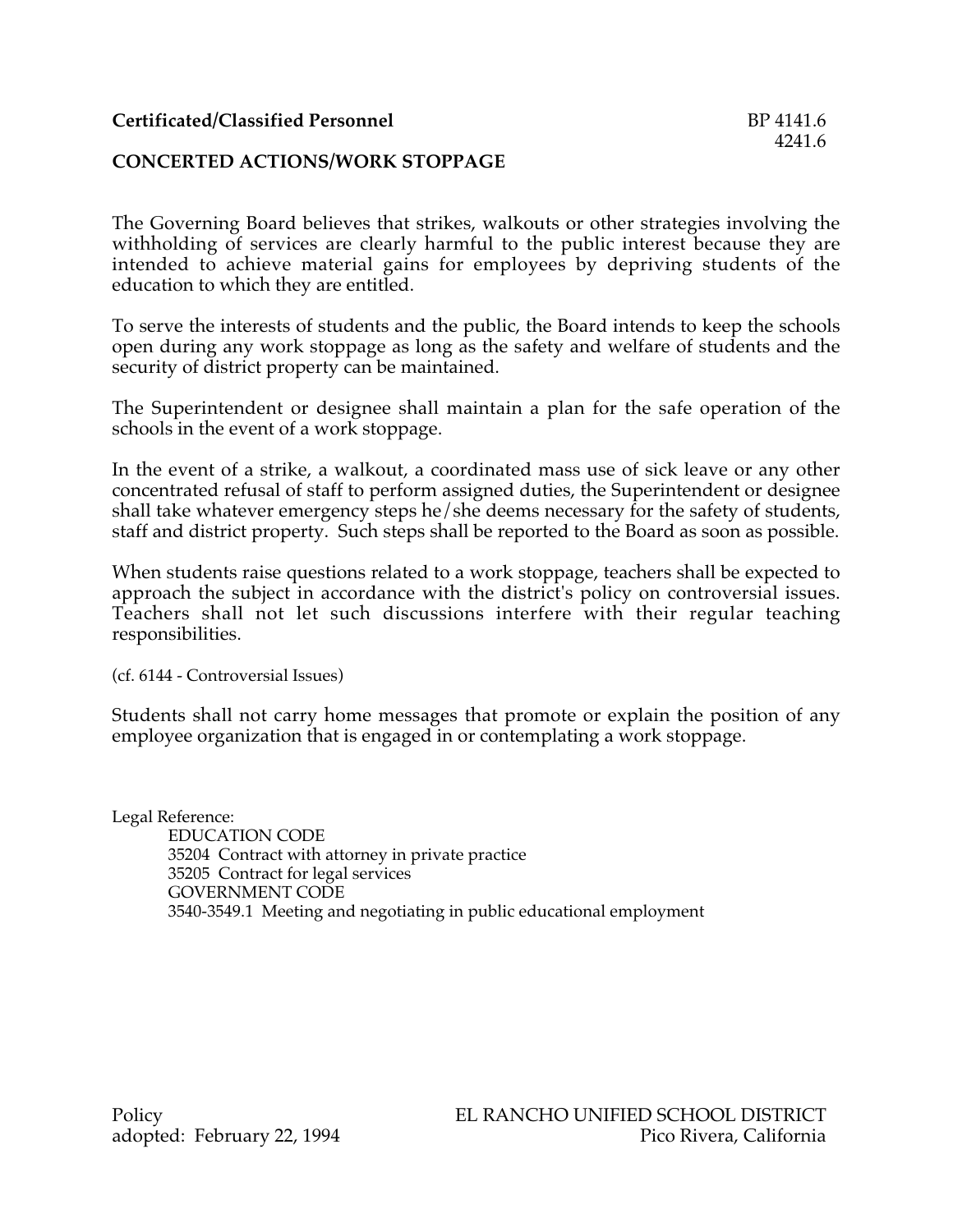# **CONCERTED ACTION/WORK STOPPAGE**

The Superintendent or designee may implement the following procedures when he/she determines that a threat or actual withholding of employee services exists.

#### **Withholding of Services**

- 1. Withholding of services is defined as nonperformance of assigned duties and responsibilities because of collective or individual refusal to provide service, unauthorized use of sick leave, unauthorized use of other leave benefits, nonattendance at required meetings or failure to perform supervisory functions at school-sponsored activities.
- 2. An employee is deemed to have withdrawn services when and wherever the employee is absent from prescribed duties.
- 3. From the first day of withholding of services, no warrant shall be drawn in favor of any employee who has not faithfully performed all of his/her prescribed duties.
- 4. If a no-strike clause is included in the collective bargaining agreement or the court determines that such a clause is implied, the withdrawal of services may constitute a breach of contract and a violation of Board policies and administrative regulations which may result in the initiation of dismissal procedures or other appropriate disciplinary action. In such cases, employees will receive a formal notification of their breach of contract and violation of Board policy and administrative regulations. A copy of this notification will be placed in the employee's file.

#### **Leaves of Absence**

- 1. All employee absences must be verified by written proof of the need for leave.
- 2. Employees requesting pay for sick leave must provide a statement from a physician, chiropractor or practitioner (in case of religious requirement) verifying the cause and condition of illness, injury or quarantine. If an employee fails to provide such a statement, his/her absence will be considered a withholding of services.
- 3. Employees requesting personal necessity leave must do so in advance, in writing, and must receive approval to take the leave from the Superintendent or designee. In the event of an emergency when advance notice cannot be obtained, the employee may be required to sign an affidavit with written documentation of the personal necessity.
- 4. Permission to take other leaves must be received in advance of the leave.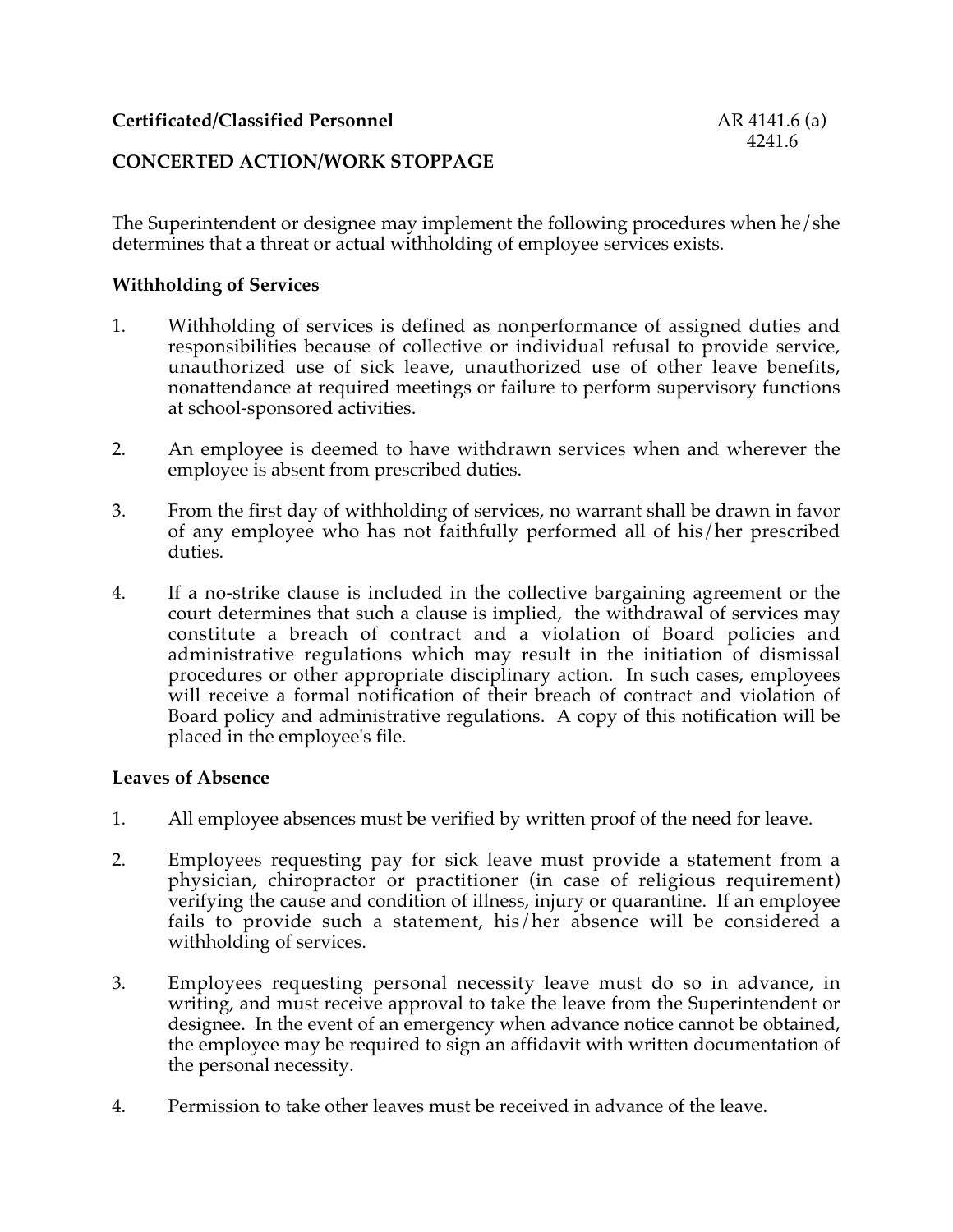## **CONCERTED ACTION/WORK STOPPAGE** (continued)

## **Substitute Employees**

The Superintendent or designee may hire substitute employees as needed. Substitutes shall be paid at the rate the Superintendent or designee deems necessary in order to obtain qualified personnel.

#### **Temporary Employees**

The Superintendent or designee may hire temporary employees for the duration of the withholding of service at the rate now in effect for regular employees.

#### **Assignment of Personnel**

At the discretion of the Superintendent or designee, employees reporting for duty may be temporarily assigned to duties other than those regularly prescribed. Nonteaching certificated personnel may be assigned by the principal to classroom service. Failure to accept or serve in such an assignment will be considered a violation of Board rules/regulations and therefore may result in disciplinary action.

#### **Loss of Fringe Benefits and Payroll Deductions**

Any employee withholding services may be subject to the loss of payroll deduction and fringe benefit privileges.

#### **Maintenance of School Calendar**

Days of instruction lost due to a withholding of services may be made up following the end of the normal school year.

#### **Possession of District Property**

During a period of actual or threatened withholding of services, no employee shall remove from district premises or retain in his/her possession any district property, including student attendance and grading records and lesson plans, without prior specific approval of the principal. Violation of this policy may result in the initiation of dismissal procedures or other appropriate disciplinary action.

#### **Legal Services**

Pursuant to Education Code 35204 and 35205, the Superintendent or designee may employ a private attorney to advise the Board on matters relating to the threatened or actual withholding of services.